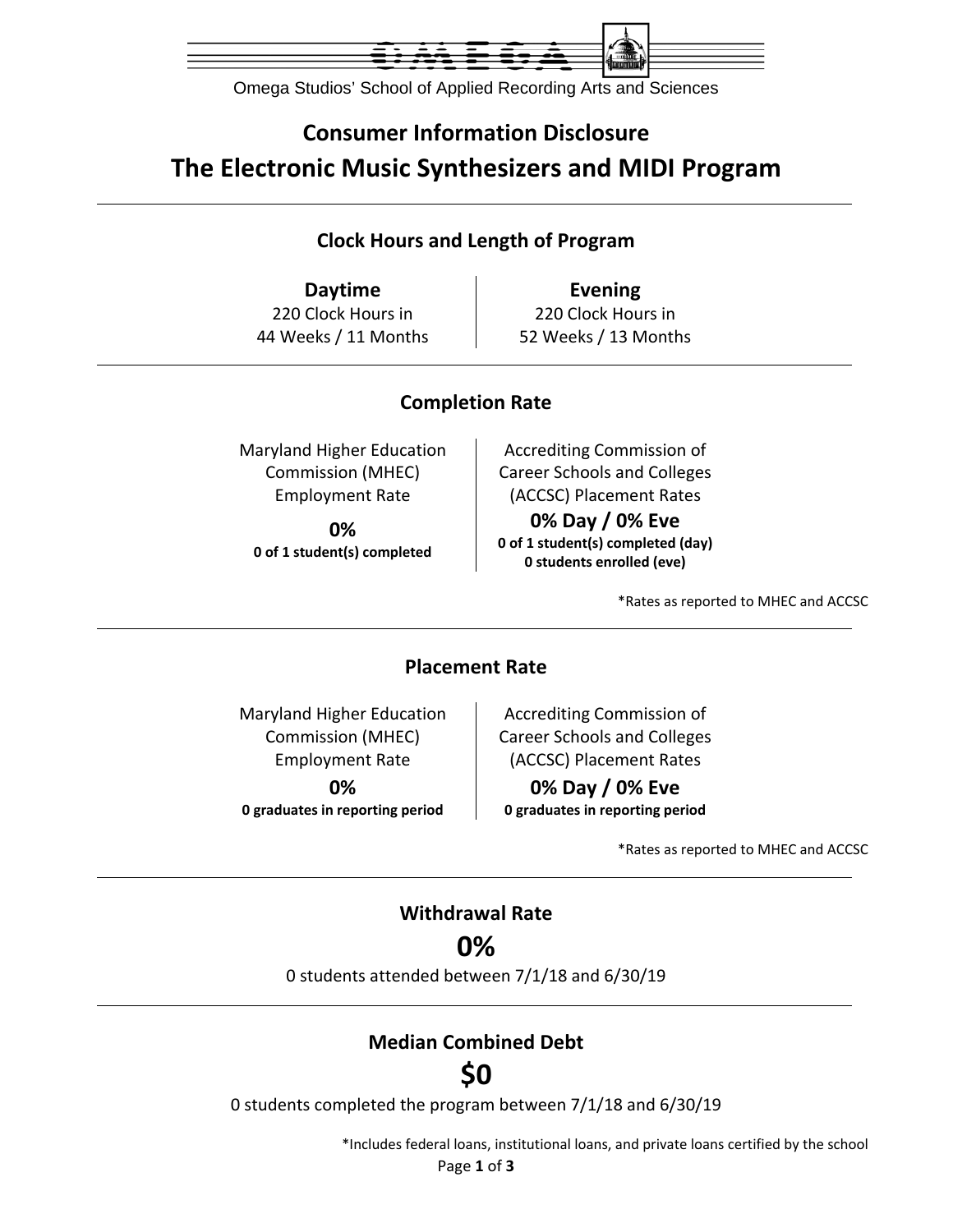

Omega Studios' School of Applied Recording Arts and Sciences

# **Consumer Information Disclosure The Electronic Music Synthesizers and MIDI Program**

|                  | Daytime (44 weeks)     |             | Evening (52 Weeks)     |             |
|------------------|------------------------|-------------|------------------------|-------------|
|                  | At home, with parents, |             | At home, with parents, |             |
|                  | no dependents          | All Others  | no dependents          | All Others  |
| Tuition          | \$7,164.05             | \$7,164.05  | \$7,164.05             | \$7,164.05  |
| Registration     | 25.00                  | 25.00       | 25.00                  | 25.00       |
| Living Allowance | 16,360.08              | 27,052.08   | 19,334.64              | 31,970.64   |
| <b>Books</b>     | 103.81                 | 103.81      | 103.81                 | 103.81      |
|                  | \$23,652.94            | \$34,344.94 | \$26,627.50            | \$39,263.50 |

#### **Cost of Attendance** (as defined in 20 U.S.C. § 108711)

\*Living Allowance includes Room, Board, Transportation, and Personal/Misc. \*\*State statute allows consideration for certain qualifying additional expenses. For more information, please contact the financial aid department.

## **Professional Licensure/Certification**

No professional licensure or certification applicable in the State of Maryland

## **Cancellation and Refund Policy**

- 1. If an applicant chooses not to enroll in, or withdraws from the School, within 7 calendar days after having signed the enrollment agreement, he shall receive a full refund of all fees and deposits paid. If, after the 7‐day period has passed, a Student who has not visited the School facility prior to enrollment, withdraws within three days following either,
	- a. attendance at a regularly scheduled orientation,
	- b. a tour of the School, or,
	- c. attendance at any single class, he will receive a refund of all fees and deposits paid.
- 2. If the Student chooses not to enroll in the School, or to withdraw from the School, after the 7‐day cancellation period has passed, but before instruction has begun (excepting the conditions listed under 3-a), he shall receive a refund of all fees and deposits paid, less the registration fee of \$25 and the one‐time application fee of \$100. This shall also apply in the event third-party financing (such as SLM) is rejected by the student/guardian or denied by the lender, after the 7‐day cancellation period has passed, but before instruction has begun.
- 3. If the Student withdraws from the School, or otherwise fails to complete the period of enrollment, after the 7‐day cancellation period has passed and after instruction begins, he shall receive a refund of a portion of the charges paid, based on the percentage of each program completed, less the application and registration fee(s). The percentage of each program completed shall be determined by dividing the total number of clock hours comprising the period of enrollment for which the Student has been charged, into the number of clock hours remaining to be completed by that Student in that period, as of the last recorded day of attendance. Percentage of completion shall be based on the following table (see next page):